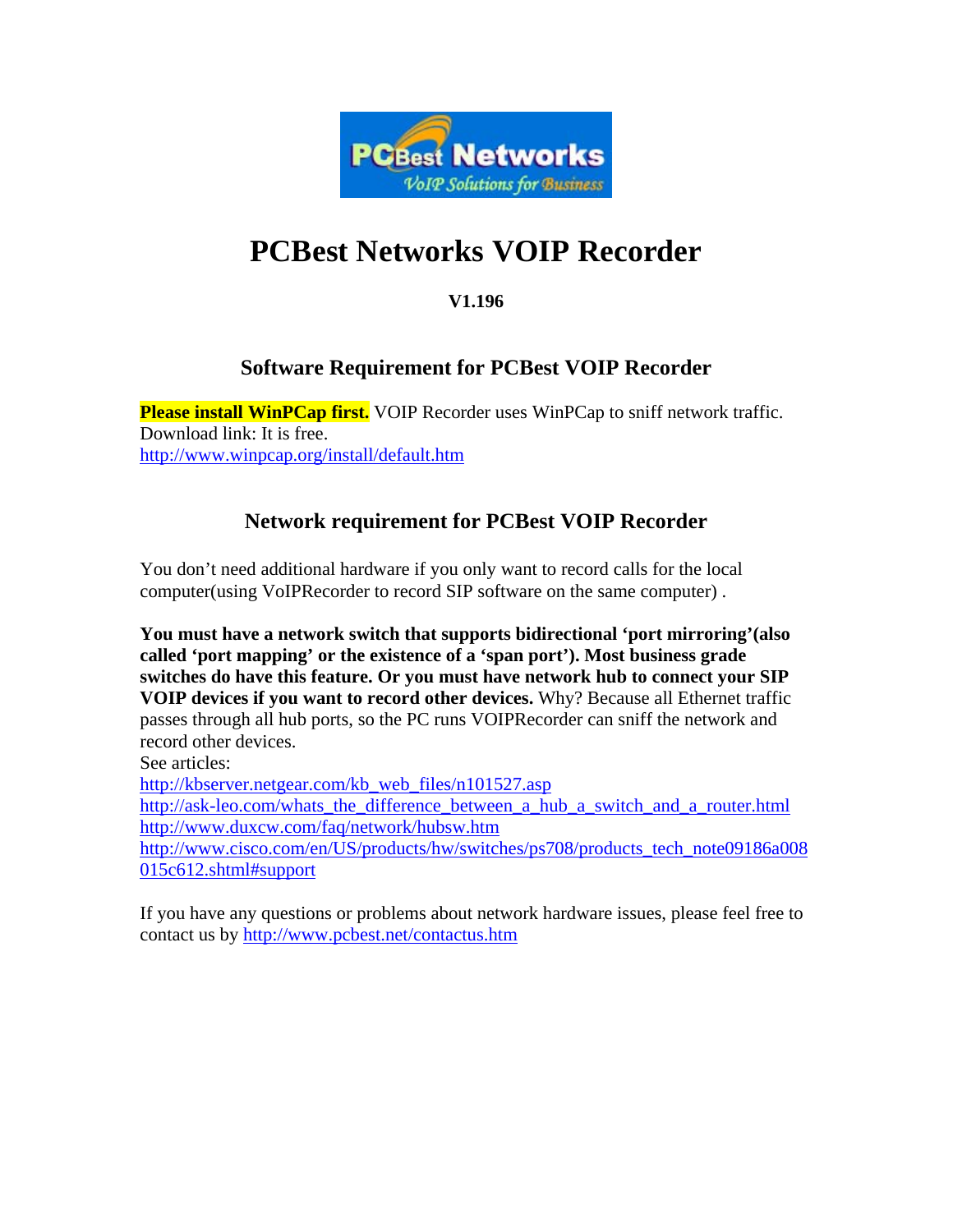# **Typical networks:**

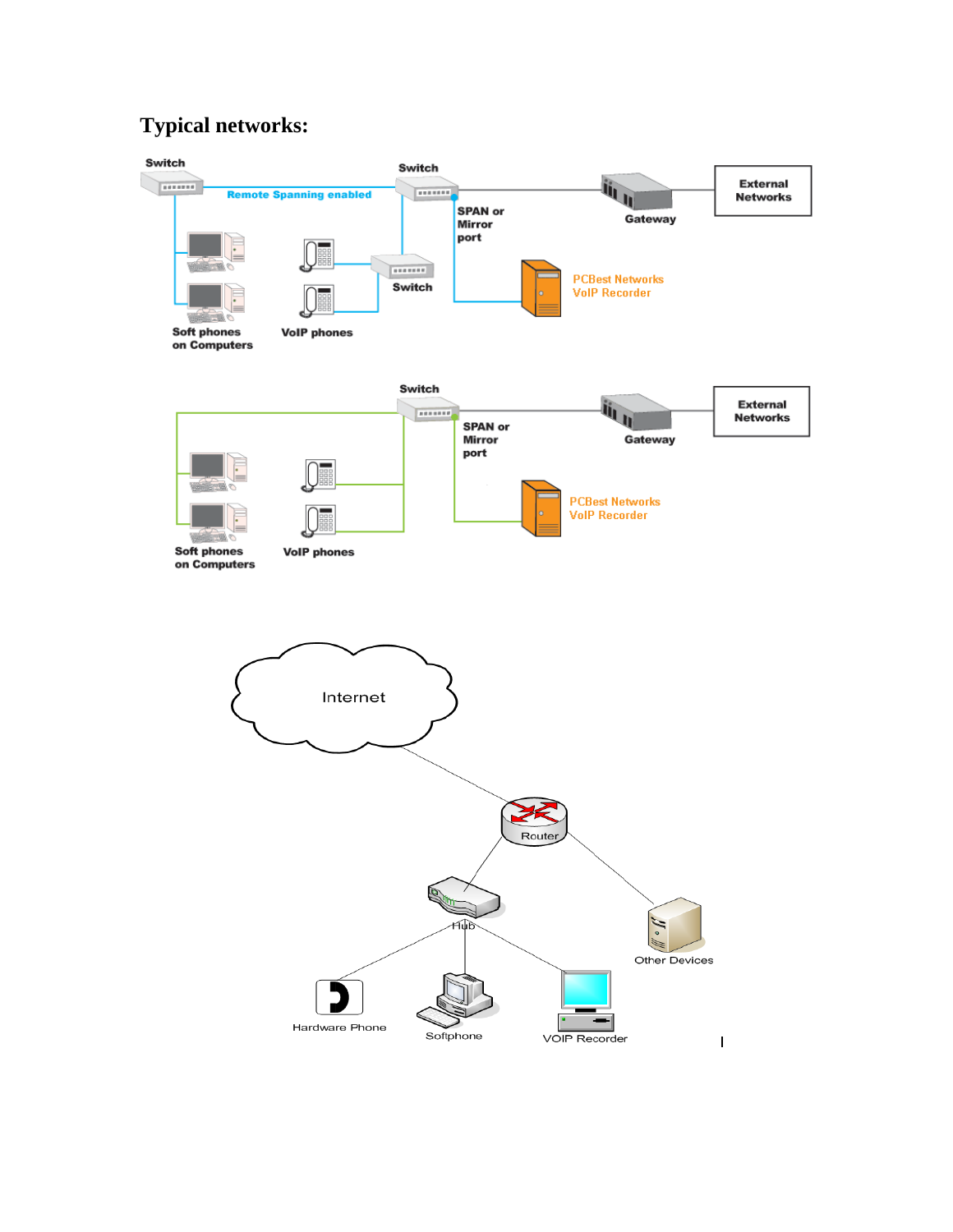## **How to use the software**

- 1. Install the msi file which is downloaded from pcbest site.
- 2. Launch the VoipRecorder from Start\All Programers\PCBest VoIP Recorder

| PCBest VOIP Recorder                                |                | VOIPRecorder |                            |  |
|-----------------------------------------------------|----------------|--------------|----------------------------|--|
| OkeySystems-SMS                                     |                |              | VoIPRecorder Setup Mannual |  |
| Click "Start Recording"<br>3.                       |                |              |                            |  |
| <b>36 PCBest Network VOIP Recorder (ver. 1.116)</b> |                |              |                            |  |
| <b>Start Recording</b>                              | Stop Recording |              |                            |  |
| <b>From</b>                                         | Caller         | Tо           | Callee                     |  |
|                                                     |                |              |                            |  |

4. In options dialog, set your configuration.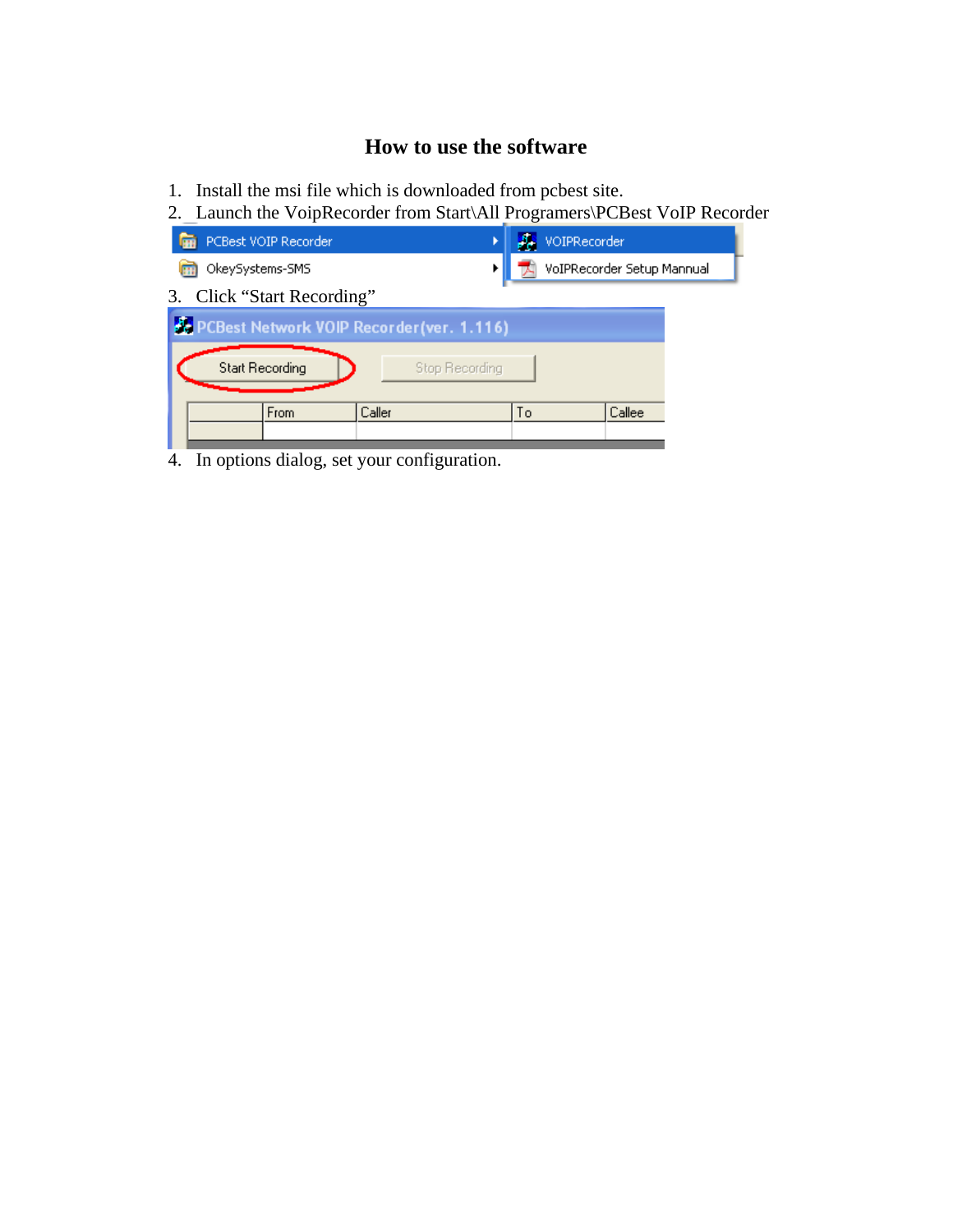| <b>Recording Options</b>                                                                                                                                                                                                                                                                                                                                                                                                                                                                       |
|------------------------------------------------------------------------------------------------------------------------------------------------------------------------------------------------------------------------------------------------------------------------------------------------------------------------------------------------------------------------------------------------------------------------------------------------------------------------------------------------|
| VDeviceVNPF_{044F652B-C059-4FD4-B855-83B486440ABC}{Realtek RTL8169/8110 Family Gigabit Ethernet N →<br>NIC:                                                                                                                                                                                                                                                                                                                                                                                    |
| Monitor Channels:<br>License:<br> 20                                                                                                                                                                                                                                                                                                                                                                                                                                                           |
| C:\PCBest<br>Recording Root Folder:<br>Browse                                                                                                                                                                                                                                                                                                                                                                                                                                                  |
| Clean up files older than:<br>l60<br>days in recording folder. (0 means never remove files)                                                                                                                                                                                                                                                                                                                                                                                                    |
| Filter<br>Enable Filter will make the recording efficient.<br>$C$ By IP Address<br>C By Exten ID                                                                                                                                                                                                                                                                                                                                                                                               |
| Specify the IP addresses or Exten ID of devices you want to record below.                                                                                                                                                                                                                                                                                                                                                                                                                      |
| Add                                                                                                                                                                                                                                                                                                                                                                                                                                                                                            |
| Bemove                                                                                                                                                                                                                                                                                                                                                                                                                                                                                         |
|                                                                                                                                                                                                                                                                                                                                                                                                                                                                                                |
| Audio<br>Log<br>Log Level: $0 = Disabeled$<br>Max Length: 30 minutes<br>Save audio into mp3 files<br>Disable Recording<br>H323 or RTP based recording<br>Enable Avaya CDR listener to correct SIP trunk id                                                                                                                                                                                                                                                                                     |
| Listen Port:<br>Advanced Settings<br>Enable<br>Options                                                                                                                                                                                                                                                                                                                                                                                                                                         |
| Samsung PABX CDR<br>Connect to<br>IP Address:<br>Port:                                                                                                                                                                                                                                                                                                                                                                                                                                         |
| Ignore possible same call. (In some network cases, one call may have two legs. Enabling this option will let recorder try to<br>figure out if two legs are the same call by checking if two legs have same caller and callee id)<br>Discontinue recording after $\vert 0 \rangle$<br>seconds no audio received. [Default value is 0, which means this feature is not enabled]<br>Real Time Audio Listening Server<br>Enable<br>Please copy VoIPRecorder, ini to c:\ if you enable this option. |
| OΚ<br>Cancel                                                                                                                                                                                                                                                                                                                                                                                                                                                                                   |

**NIC:** The network card you want to monitor the traffic. The VOIP recorder **do NOT**  support wireless network card now.

**Monitor Channels:** How many calls you want to monitor simultaneously. You can open as many as channel you want, but your license has to match your channel number.

**License:** Your license key. You can leave it blank if you don't have a license key, then the software will be running as free version model. *The free version allows your view the real-time traffic of calls, and record calls for only 30 seconds.*

**License Link to**: The NIC MAC address you want to choose to link with your license key. If you don't know which one, you can just leave it to blank, and recorder will automatically choose one for you.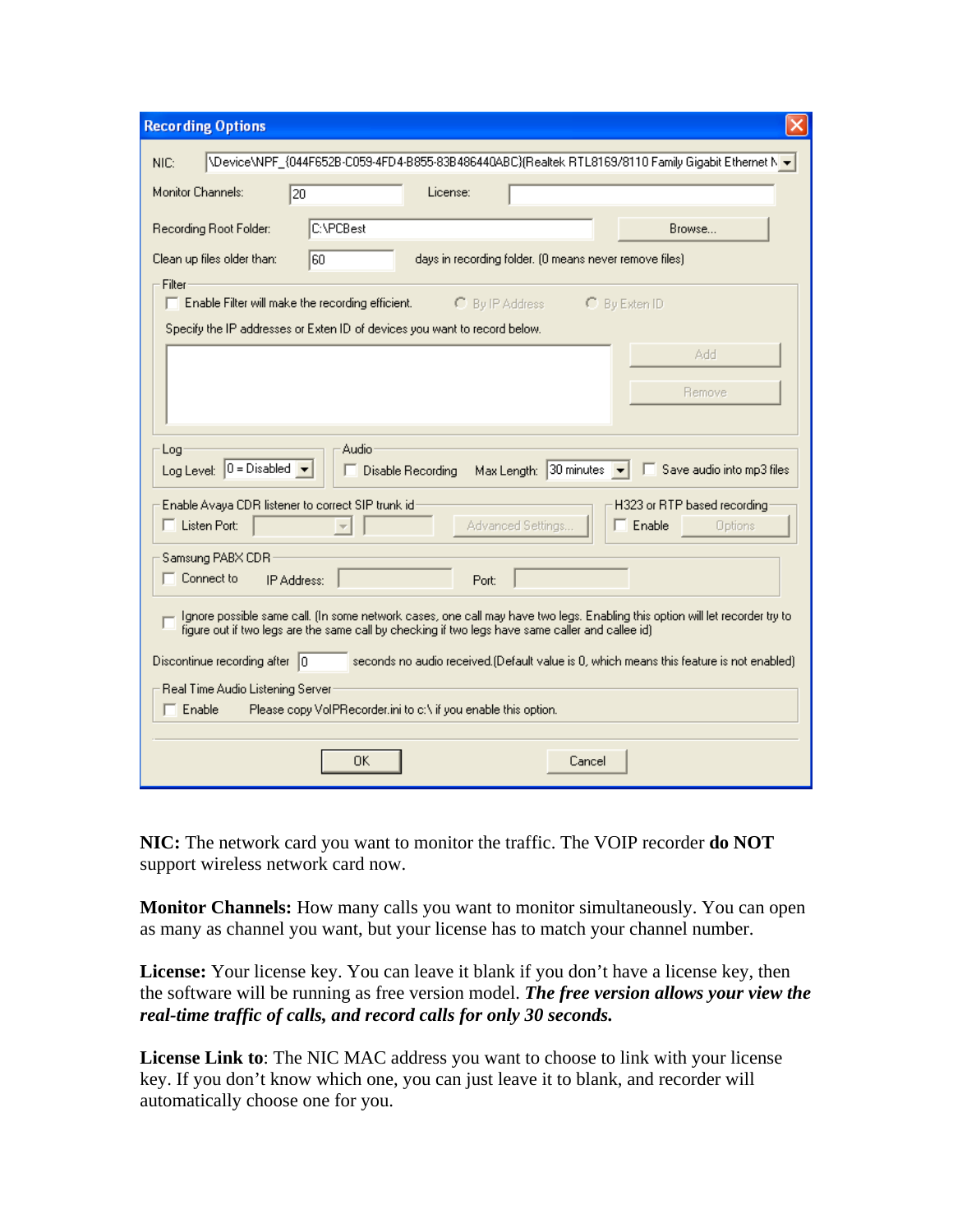**Recording root folder:** Specify a root folder to save recording wav files. The call info xml file will be saved into this folder, and wav files will be placed at the subfolder of the root folder, with the name of current date.

**Clean up files older than:** Set how many days you want to keep the recording wav file and folders. If you set it to 0, then the recorder will not do any clean-up jobs.

Filter: Enable filter by specify the IP address of the device, or the extension(sip account username) of the device. This will make the VoIP recorder works more efficient because it can ignore some traffics that are not interested at early stage, or ignore some calls that we don't need.

**Log:** If enable log. Only if you have problem, you open the log, and make a test, then you send back with log for analyzing. The log file is saved in c:\, named as c:\voiprecorder.txt.

**Wav Length:** specify the max length of wav you want it to be. Once the wav file reach the max length, sound will be saved into next wav file. For example, the first wav file name is ABC.wav, then the second is ABC-1.wav. Then third will be ABC-2.wav, and so on.

**Save audio to mp3:** check it if you want to convert the wav file into mp3 file after the call is done.

**H323 or RTP Based Recording:** Enable this option will let you record other RTP based VOIP calls rather than SIP. You can specify the extensions and IP addresses in options sub-dialog. **Please be noted**: If you enable this option, the VoIP Recorder will **NOT** parse and record SIP calls.

Please give your settings just like the following picture.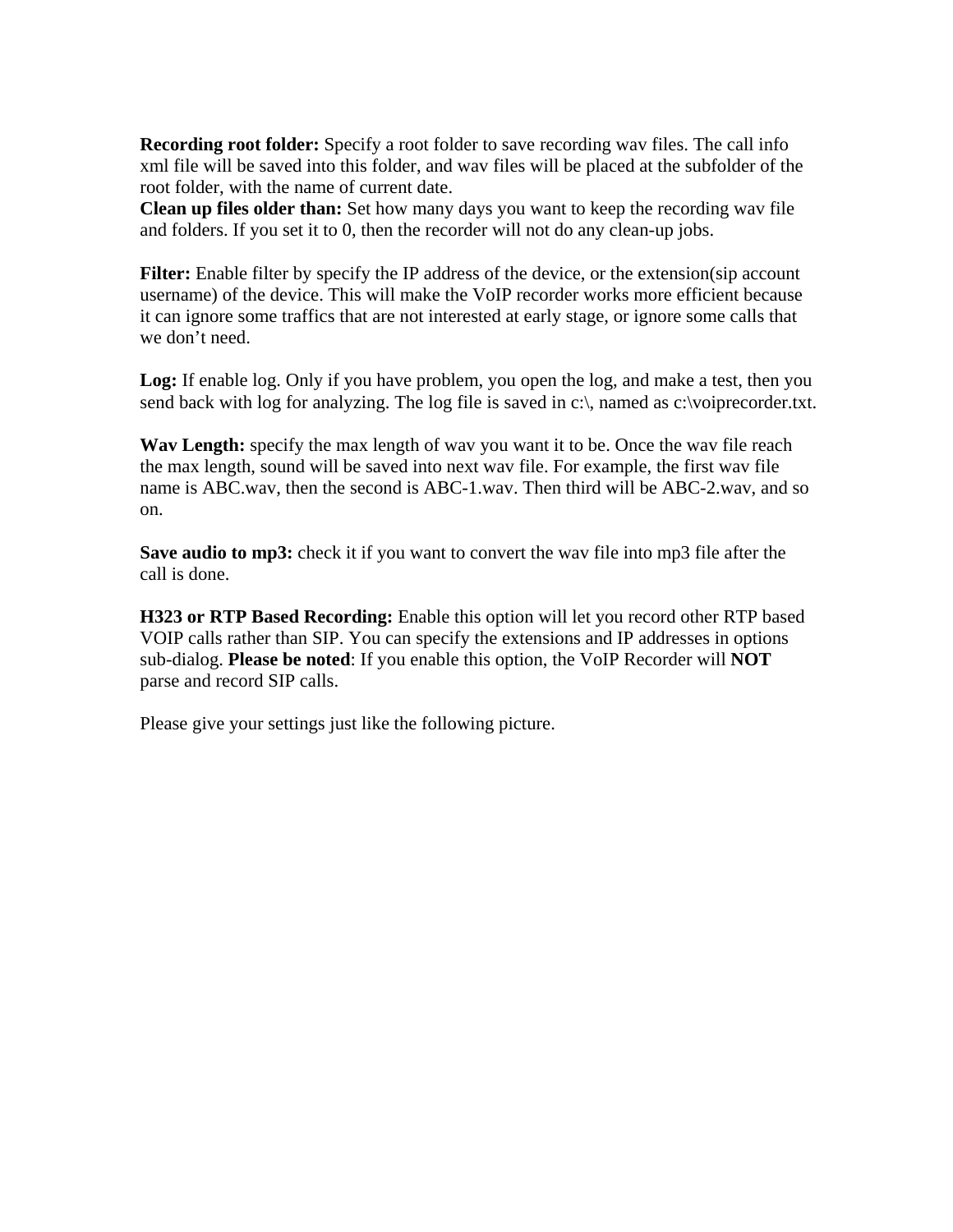| <b>H323 Pbx and Extensions</b>                                                                                        |                                                                                                                       |
|-----------------------------------------------------------------------------------------------------------------------|-----------------------------------------------------------------------------------------------------------------------|
| <b>H323 PBX IP Address:</b><br>192.168.1.10<br><b>Extensions:</b><br>192.168.1.21 101 Emily<br>192.168.1.22 102 Yonge | <b>Add Extension</b><br>Bob<br>Name<br><b>Number</b><br>103<br>192.168.1.23<br><b>IP Addr</b><br>Add<br><b>Delete</b> |
| <b>OK</b>                                                                                                             | Cancel                                                                                                                |

Also, in RTP recording model, only G711u, G711a, GSM and G729 calls can be recorded. **Enable Avaya CDR listener to correct SIP trunk ID:** this is a feature for avaya SIP trunk. If you record on avaya SIP trunk, and want to capture avaya H323 phones traffic. This feature will help you replace the SIP trunk id by real caller or callee id. How it does is, it open a TCP or UDP port, to accept avaya CDR data real-time, then compare it with SIP traffic. You can set the CDR format by this dialog: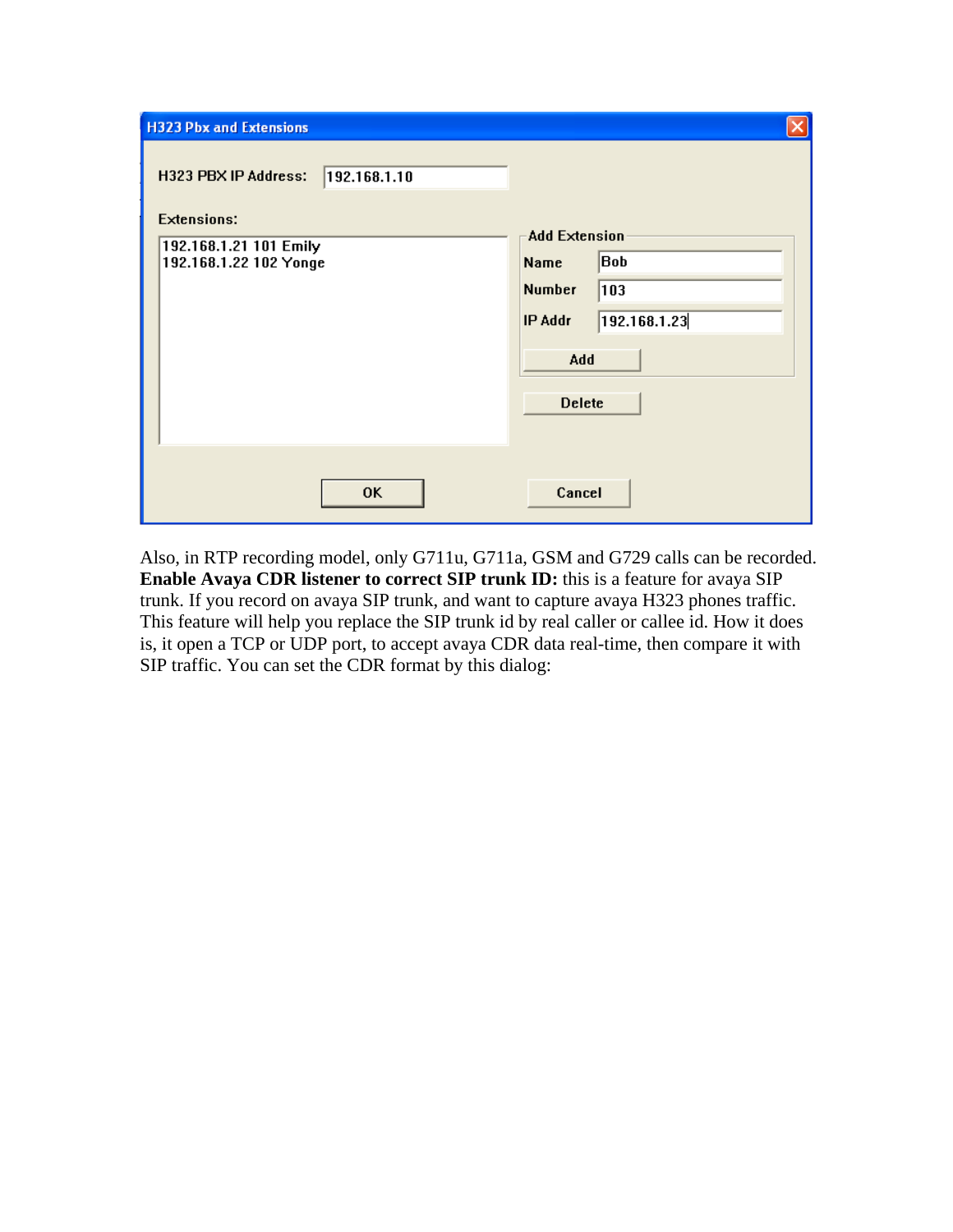| <b>Avaya CDR Advanced Options</b>                                                                             |            |    |               |    |                                                                                                                                                                                                                        |
|---------------------------------------------------------------------------------------------------------------|------------|----|---------------|----|------------------------------------------------------------------------------------------------------------------------------------------------------------------------------------------------------------------------|
| SIP Trunk IDs                                                                                                 |            |    |               |    |                                                                                                                                                                                                                        |
| 170                                                                                                           |            |    | Add<br>Remove |    |                                                                                                                                                                                                                        |
| CDR string format:                                                                                            |            |    |               |    |                                                                                                                                                                                                                        |
| Time                                                                                                          | Start Pos: | 1  | End Pos:      | 14 | Sample: 1-4                                                                                                                                                                                                            |
| Condition Code:                                                                                               | Start Pos: | 11 | End Pos:      | 11 | Sample: 11-11                                                                                                                                                                                                          |
| Dialed Nnumber:                                                                                               | Start Pos: | 21 | End Pos:      | 35 | Sample: 21-35                                                                                                                                                                                                          |
| Calling Number:                                                                                               | Start Pos: | 37 | End Pos:      | 41 | Sample: 37-41                                                                                                                                                                                                          |
| feature is used for Avaya H323 phones which use SIP trunk to receive or make calls.<br>id by correct call id. | 0K         |    | Cancel        |    | Avaya CDR correction is used to correct caller or called ids by receiving CDR data from Avaya PBX. This<br>You can use this voiprecorder software to monitor on SIP trunk to do call recording, and replace sip trunk. |

It should match the settings of Avaya PBX cdr format. The CDR format can be set in Avaya PBX. See the following picture: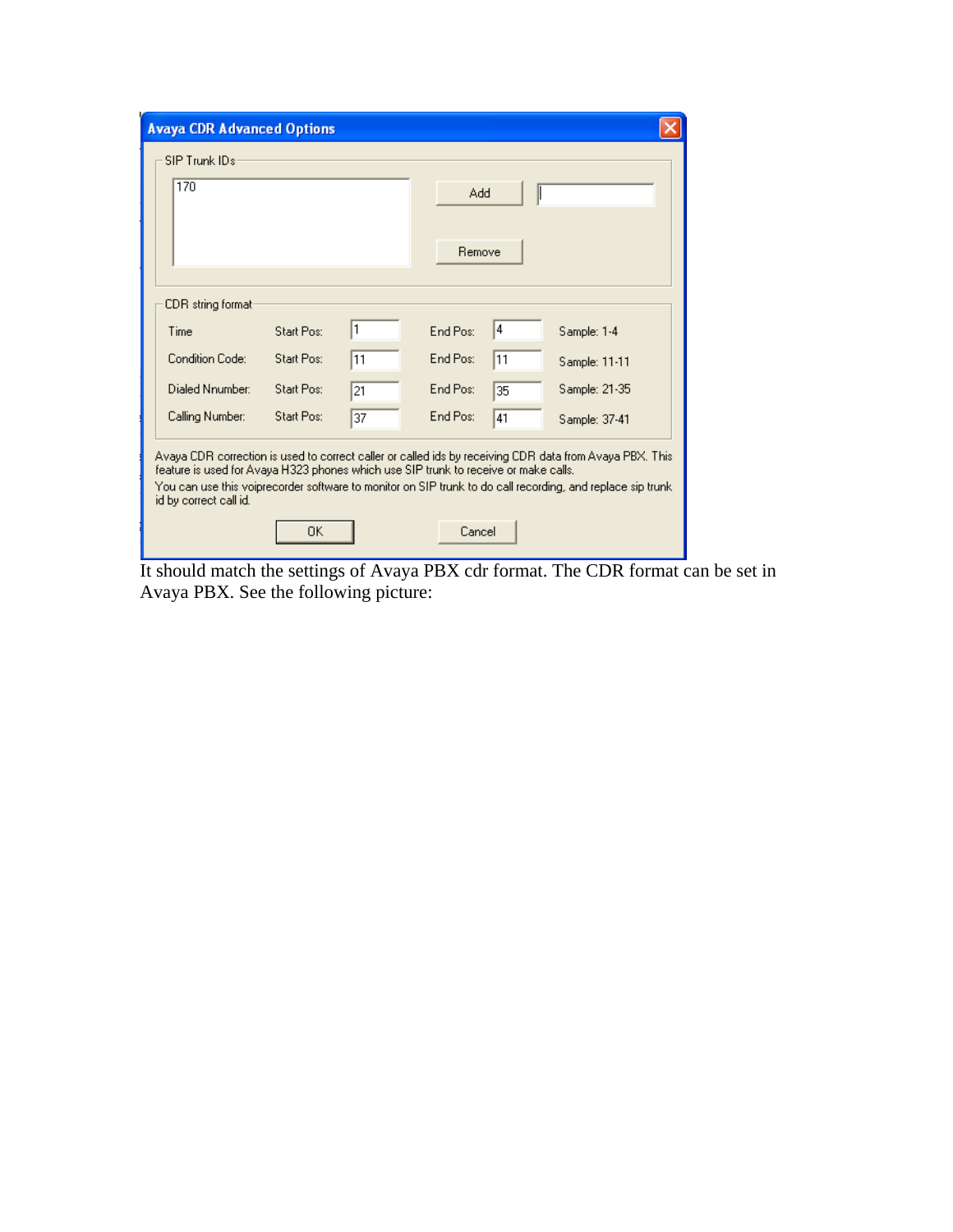| C TeamViewer - Free license (non-commercial use only) |                                                    |                                  |                                                                                                                                                                                                                                                                                    |                            |                            |             |                                                 |
|-------------------------------------------------------|----------------------------------------------------|----------------------------------|------------------------------------------------------------------------------------------------------------------------------------------------------------------------------------------------------------------------------------------------------------------------------------|----------------------------|----------------------------|-------------|-------------------------------------------------|
| Manager 6.2                                           |                                                    | ×                                | File transfer Actions . The View . 12 Extras .                                                                                                                                                                                                                                     |                            |                            |             |                                                 |
| 罕<br>⇦<br><b>Change</b><br>d)                         | OF-                                                | $\epsilon$                       |                                                                                                                                                                                                                                                                                    |                            |                            |             |                                                 |
| Hide<br>Back<br>Locate<br>Forward                     | Options<br><b>Print</b>                            | Avaya                            |                                                                                                                                                                                                                                                                                    |                            |                            |             |                                                 |
| Index Search Fa 1<br>Contents                         |                                                    |                                  | Manager 6.2: Appendix: CDR Records > Record Formats                                                                                                                                                                                                                                |                            |                            |             | AV4DSDEE                                        |
| + AIM and IP Office<br>+ Configuration Mode           | <b>Printer (Normal) Call Details Record Format</b> |                                  | Those fields shown in italics are not supported by IP Office CDR and are replaced by a space or spaces. Those positions not listed are                                                                                                                                             |                            |                            |             |                                                 |
| + Security Mode                                       | spaces.                                            |                                  |                                                                                                                                                                                                                                                                                    |                            |                            |             |                                                 |
| + Menu Bar Commands<br>+ Configuration Settings       |                                                    | <b>Date Record</b>               |                                                                                                                                                                                                                                                                                    | <b>Call Details Record</b> |                            |             |                                                 |
| + Short Codes                                         |                                                    | Position                         | <b>Field Description</b>                                                                                                                                                                                                                                                           | Position                   | <b>Field Description</b>   |             |                                                 |
| + See Button Programming                              |                                                    | $1 - 2$                          | Month *                                                                                                                                                                                                                                                                            | $1 - 2$                    | Time of day-hours          |             |                                                 |
| + Key and Lamp Operation<br>+ Co Telephone Features   |                                                    | $4 - 5$                          | Day *                                                                                                                                                                                                                                                                              | $3 - 4$                    | Time of day-minutes        |             |                                                 |
| + C. Data Routing                                     |                                                    | ĥ                                | Carriage return                                                                                                                                                                                                                                                                    | 6                          | Duration-hours             |             |                                                 |
| + Voice over IP                                       |                                                    | 7                                | Line feed                                                                                                                                                                                                                                                                          | $7 - 8$                    | Duration-minutes           |             |                                                 |
| + Small Community Networ                              |                                                    | $8 - 10$                         | Null                                                                                                                                                                                                                                                                               | 9                          | Duration-tenths of minutes |             |                                                 |
| + Appendix: Configuration I                           |                                                    |                                  | *Leading 0 added if needed.                                                                                                                                                                                                                                                        | 11                         | Condition code             |             |                                                 |
| + Ce Appendix: Locale Settinc                         |                                                    |                                  |                                                                                                                                                                                                                                                                                    | $13 - 15$                  | Access code dialed         |             |                                                 |
| <b>El UI</b> Appendix: CDR Records                    |                                                    |                                  |                                                                                                                                                                                                                                                                                    | $17 - 19$                  | Access code used           |             |                                                 |
| ?] CDR Record Format:<br>? CDR Record Fields          |                                                    |                                  |                                                                                                                                                                                                                                                                                    | $21 - 35$                  | Dialed number              |             |                                                 |
| ? Call Splitting                                      |                                                    |                                  |                                                                                                                                                                                                                                                                                    | $37 - 41$                  | Calling number             |             |                                                 |
| $\equiv$ 001 Record Formats                           |                                                    |                                  |                                                                                                                                                                                                                                                                                    | 43-57                      | Account code               |             |                                                 |
| ? 59 Character INc                                    |                                                    |                                  |                                                                                                                                                                                                                                                                                    | $59 - 65$                  | Authorization code         |             |                                                 |
| ? Expanded (Norm                                      |                                                    |                                  |                                                                                                                                                                                                                                                                                    | 70                         | FRL                        |             |                                                 |
| ? Expanded (Enha                                      |                                                    |                                  |                                                                                                                                                                                                                                                                                    | 72                         | <b>IXC</b>                 |             |                                                 |
| ? INT-Direct (Norm                                    |                                                    |                                  |                                                                                                                                                                                                                                                                                    | $74 - 76$                  | Incoming circuit ID        |             |                                                 |
| ? INT-ISDN (Norm)                                     |                                                    |                                  |                                                                                                                                                                                                                                                                                    | 78-80                      | Outgoing circuit ID        |             |                                                 |
| ? INT-Process (No<br><b>?</b> LSU (Normal)            |                                                    |                                  |                                                                                                                                                                                                                                                                                    | 82                         | Feature flag               |             |                                                 |
| ? LSU (Enhanced)                                      |                                                    |                                  |                                                                                                                                                                                                                                                                                    | 83                         | Carriage return            |             |                                                 |
| ? LSU (ISDN)                                          |                                                    |                                  |                                                                                                                                                                                                                                                                                    | 84                         | Line feed                  |             |                                                 |
| ? LSU-Expanded                                        |                                                    |                                  |                                                                                                                                                                                                                                                                                    |                            |                            |             |                                                 |
| ? Printer (Normal)<br>? Printer (Enhance              |                                                    |                                  |                                                                                                                                                                                                                                                                                    |                            |                            |             |                                                 |
| ? Printer (ISDN)                                      |                                                    |                                  |                                                                                                                                                                                                                                                                                    |                            |                            |             | ◀▶50◎                                           |
| ? Teleseer (Norma                                     |                                                    |                                  |                                                                                                                                                                                                                                                                                    |                            |                            |             | @ 2008 AVAYA                                    |
| ? Teleseer (Enhan                                     |                                                    |                                  |                                                                                                                                                                                                                                                                                    |                            |                            |             | 15-601011 Issue 22.b.-                          |
| ? Teleseer (ISDN)                                     |                                                    |                                  |                                                                                                                                                                                                                                                                                    |                            |                            |             | 23:47, 01 July 2008<br>(cdr printer normal.htm) |
| ? Unformatted INo                                     |                                                    |                                  |                                                                                                                                                                                                                                                                                    |                            |                            |             |                                                 |
| ? Unformatted (Enl<br>v                               |                                                    |                                  | Performance figures, data and operation quoted in this document are typical and must be specifically confirmed in writing by Avaya                                                                                                                                                 |                            |                            |             |                                                 |
| + Appendix: SMDR<br>×                                 |                                                    |                                  | before they become applicable to any particular order or contract. The company reserves the right to make alterations or amendments<br>at its own discretion. The publication of information in this document does not imply freedom from patent or any other protective rights of |                            |                            |             |                                                 |
|                                                       |                                                    |                                  | Avaya or others. All trademarks identified by (R) or TM are registered trademarks or trademarks respectively of Ava                                                                                                                                                                |                            |                            |             |                                                 |
| <sup>2</sup> 3 Windo<br><b><i>i start</i></b>         | <b>C</b> TeamView                                  | <b>b<sup>3</sup></b> Digitog Dat | advance-s                                                                                                                                                                                                                                                                          | Windows T                  | Digitog VOI                | Manager 6.2 | TR 《 图 · 1 06:27                                |

**Ignore possible same call:** In some networks, one call may have two legs. For example, extension A call extension B, but the audio paths are actually A to PBX and PBX to B. Recorder can try to ignore the second path by comparing if two calls have same caller and callee id.

**Disable Recording:** If this option is enabled, the recorder will not record the calls conversation into wav or mp3 files, but they will be still real-time showing on the screen, and the call info will be still saved into xml files.

**Samsung CDR:** Settings for receiving Samsung PABX CDR.

**Ignore possible same call:** Only enable this if you found there are two recording for one call. In some network environment, it is possible to get two recordings for one call.

**Discontinue recording after xxx seconds no audio:** This can be used to clean up the calls which are only established, but not seen BYE messages at the network. By monitoring if there are audio, the recorder can detect if the call is still OK.

**Enable Real-time audio listening server:** If you want to real-time listen the conversation of the calls showing on the screen, you can enable this feature. VoIP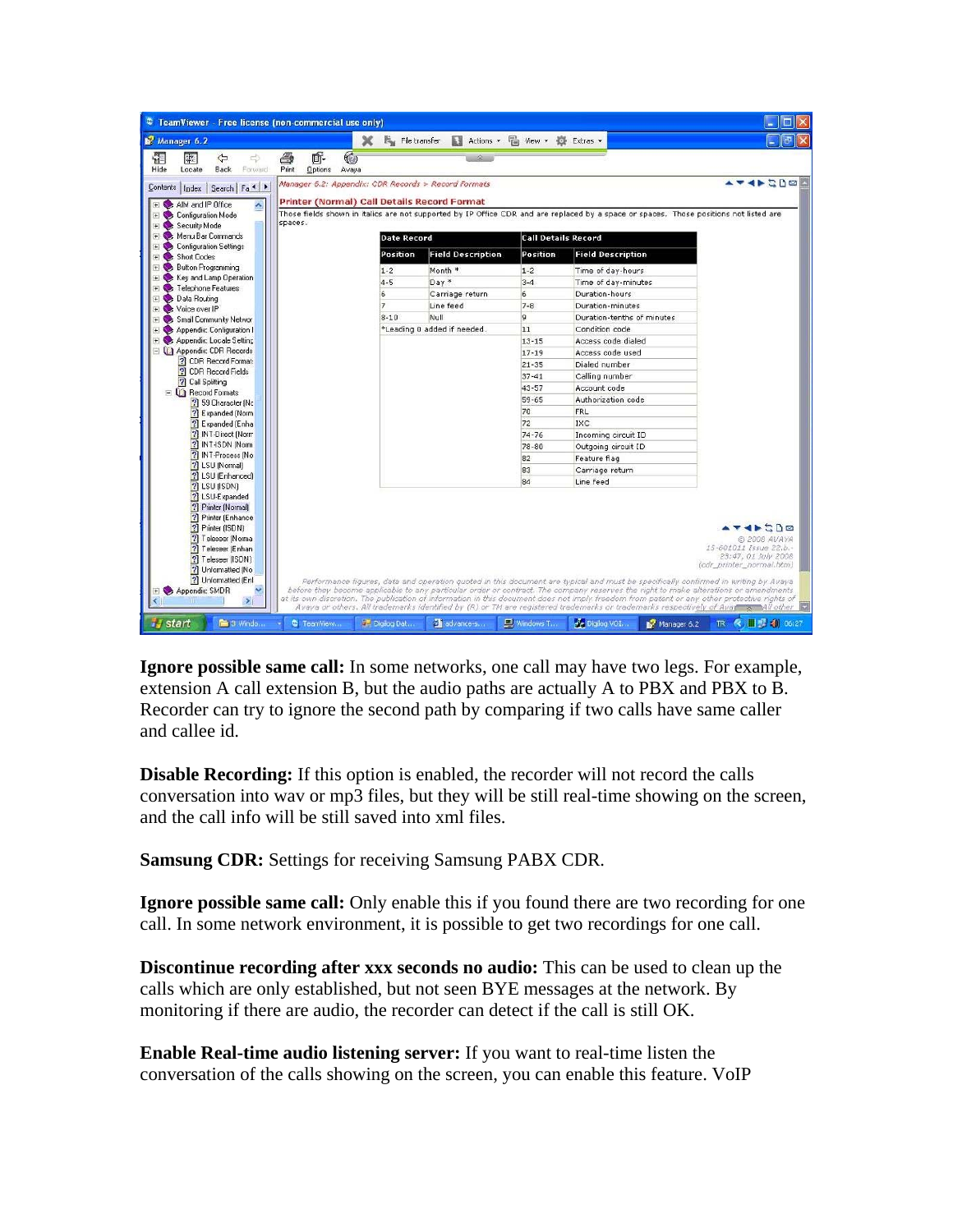Recorder will open a SIP IVR server when capturing the calls. Please copy VoIPRecorder.ini into c:\, so the SIP IVR server will use this ini to initiate. It is very easy to get the conversation by calling from a SIP softphone or hardware. For example, the VoIP recorder is working on the 192.168.1.120, and there is a call recorded on the channel 1. On the SIP phone, you just need to call into  $1@192.168.1.120$ , and then you will hear the conversation.

*Note: This feature need special license to work. Please contact PCBest for prices.* 

5. Click ok button to start capturing.

|                 | <b>Fr. VOIP Recorder(ver. 1.102)</b> |                                                                                                                                                                                                                                            |    |                                                                                                                                                   |                   |          |                    |          |
|-----------------|--------------------------------------|--------------------------------------------------------------------------------------------------------------------------------------------------------------------------------------------------------------------------------------------|----|---------------------------------------------------------------------------------------------------------------------------------------------------|-------------------|----------|--------------------|----------|
| Start Recording |                                      | Stop Recording                                                                                                                                                                                                                             |    | Licensed, Monitoring networking, and doing call recording                                                                                         |                   |          |                    | Exit     |
|                 | From                                 | Caller                                                                                                                                                                                                                                     | To | Callee                                                                                                                                            | <b>Time Begin</b> | Duration | Status             | Unique I |
|                 |                                      | 1 2.168.1.75:5060 "yasar bayyndyr" <sip:112@192.168.1.2.168.1.44:5060 "oguz="" <sip:111@1!<="" ozcan"="" td=""><td></td><td></td><td>18:54:56</td><td></td><td>00:12:31 Connected</td><td>6-51813</td></sip:112@192.168.1.2.168.1.44:5060> |    |                                                                                                                                                   | 18:54:56          |          | 00:12:31 Connected | 6-51813  |
|                 |                                      | 2 2.168.1.44:5060 "vasar bayindir" <sip:112@192.168.1.4 2.168.1.93:5060="" <sip:111@192.168.1.93:50<="" td=""><td></td><td></td><td>18:54:56</td><td></td><td>00:12:31 Connected</td><td>6-50242</td></sip:112@192.168.1.4>                |    |                                                                                                                                                   | 18:54:56          |          | 00:12:31 Connected | 6-50242  |
|                 |                                      | 3 2.168.1.86:5060   "Fatih CAGLAR" <sip:120@192.168.1. 2.168.1.44:5060="" <sip:600@192.168.1.44=""  =""></sip:120@192.168.1.>                                                                                                              |    |                                                                                                                                                   | 18:55:24          |          | 00:12:03 Connected | 4-76481! |
|                 |                                      | 4 168.1.198:5060 <sip:161@192.168.1.44></sip:161@192.168.1.44>                                                                                                                                                                             |    | 2.168.1.44:5060 <sip:113@192.168.1.44></sip:113@192.168.1.44>                                                                                     | 18:56:58          |          | 00:10:29 Connected | 8-21724  |
|                 |                                      | 5 2.168.1.44:5060 "161" <sip:161@192.168.1.44></sip:161@192.168.1.44>                                                                                                                                                                      |    | 2.168.1.91:5060 <sip:113@192.168.1.91:50< td=""><td>18:56:57</td><td></td><td>00:10:30 Connected</td><td>7-90347:</td></sip:113@192.168.1.91:50<> | 18:56:57          |          | 00:10:30 Connected | 7-90347: |
|                 |                                      | 6 168.1.198:5060 <sip:163@192.168.1.44></sip:163@192.168.1.44>                                                                                                                                                                             |    | 2.168.1.44:5060 <sip:131@192.168.1.44></sip:131@192.168.1.44>                                                                                     | 18:57:59          |          | 00:09:28 Connected | 9-71149  |
|                 |                                      | 7 2.168.1.44:5060 "163" <sip:163@192.168.1.44></sip:163@192.168.1.44>                                                                                                                                                                      |    | 2.168.1.77:5060 <sip:131@192.168.1.77:50< td=""><td>18:57:59</td><td></td><td>00:09:28 Connected</td><td>9-39811</td></sip:131@192.168.1.77:50<>  | 18:57:59          |          | 00:09:28 Connected | 9-39811  |
|                 |                                      | 8 168.1.198:5060 <sip:164@192.168.1.44></sip:164@192.168.1.44>                                                                                                                                                                             |    | 2.168.1.44:5060 <sip:600@192.168.1.44></sip:600@192.168.1.44>                                                                                     | 18:59:32          |          | 00:07:55 Connected | 2-74886! |
|                 |                                      |                                                                                                                                                                                                                                            |    |                                                                                                                                                   |                   |          |                    |          |
|                 |                                      |                                                                                                                                                                                                                                            |    |                                                                                                                                                   |                   |          |                    |          |

The graphic grid will show you the calls which are happening on the network.

6. Checking the recording files

Please switch to the root folder you set in options dialog of start recording. You will see the xml file and folder for wav.

| Name :                       |  |
|------------------------------|--|
| $\Box$ 20081004              |  |
| 20081004232122-950510-00.xml |  |

The xml files record the call information. The name of xml files are the unique id which mark the call. You can find the wav file with the same file name but the extension of file is wav.

7. XML format(sample)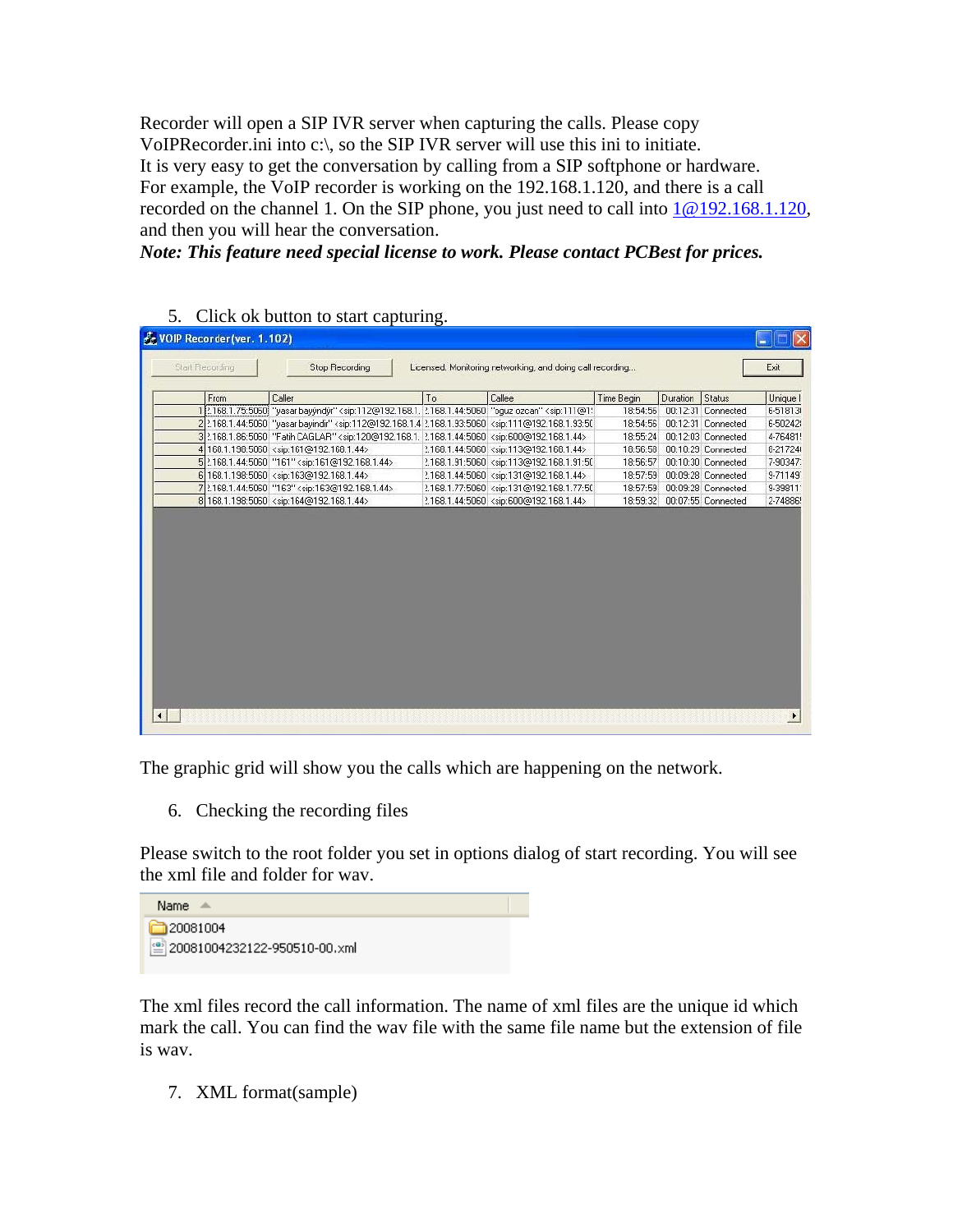Here is the content of 20081004232122-950510-00.xml.

```
<?xml version="1.0" encoding="ISO-8859-1" ?> 
- <CALL>
 <ID>20081004232122-950510-00</ID> 
 <SUCCEED>true</SUCCEED> 
- <CALLER>
 <IPADDR>192.168.1.101:5060</IPADDR> 
 <NAME>"YongeHome" <sip:51680000@pcsip.com></NAME> 
   </CALLER>
- <CALLEE>
 <IPADDR>209.222.52.49:5060</IPADDR> 
 <NAME><sip:8888@pcsip.com></NAME> 
   </CALLEE>- <TIME>
 <INIT>2008-10-04 23:21:22</INIT> 
 <BEGIN>2008-10-04 23:21:23</BEGIN> 
 <END>2008-10-04 23:22:07</END> 
 <DURATION>44</DURATION> 
   \langle/TIMF>- <RECORD>
 <ROOT>C:\900q</ROOT> 
 <PATH>C:\900q\20081004\20081004232122-950510-00.wav</PATH> 
   </RECORD>
   \langle CALL\rangleID: Unique id for this call. 
    SUCCEED: true – the call was established. false – the call couldn't get through. 
    Caller: caller IP address and name
```
**Callee:** callee IP address and name

#### Time:

Init: Call start time

Begin: Call connected(begin) time (if call was not successful, this field is null) End: Call end time.

**Duration:** the call duration in seconds.

**Record:** recording root path and file.

# **VoIPRecorder Database Application**

This is a guide for PCBest Network VoIPRecord Database Application. This application needs .NET framework 2.0 to run, and uses **FREE** Microsoft SQL Server 2005 express to save data. Basically it will monitor the recording root folder, once there is a new xml file generated, it will read its info, and save the call info into database table, then move the xml file into subfolder with the wav. It also provides basic search options for you to search calls and listen to the wav files. You can also develop your web application to search the call table.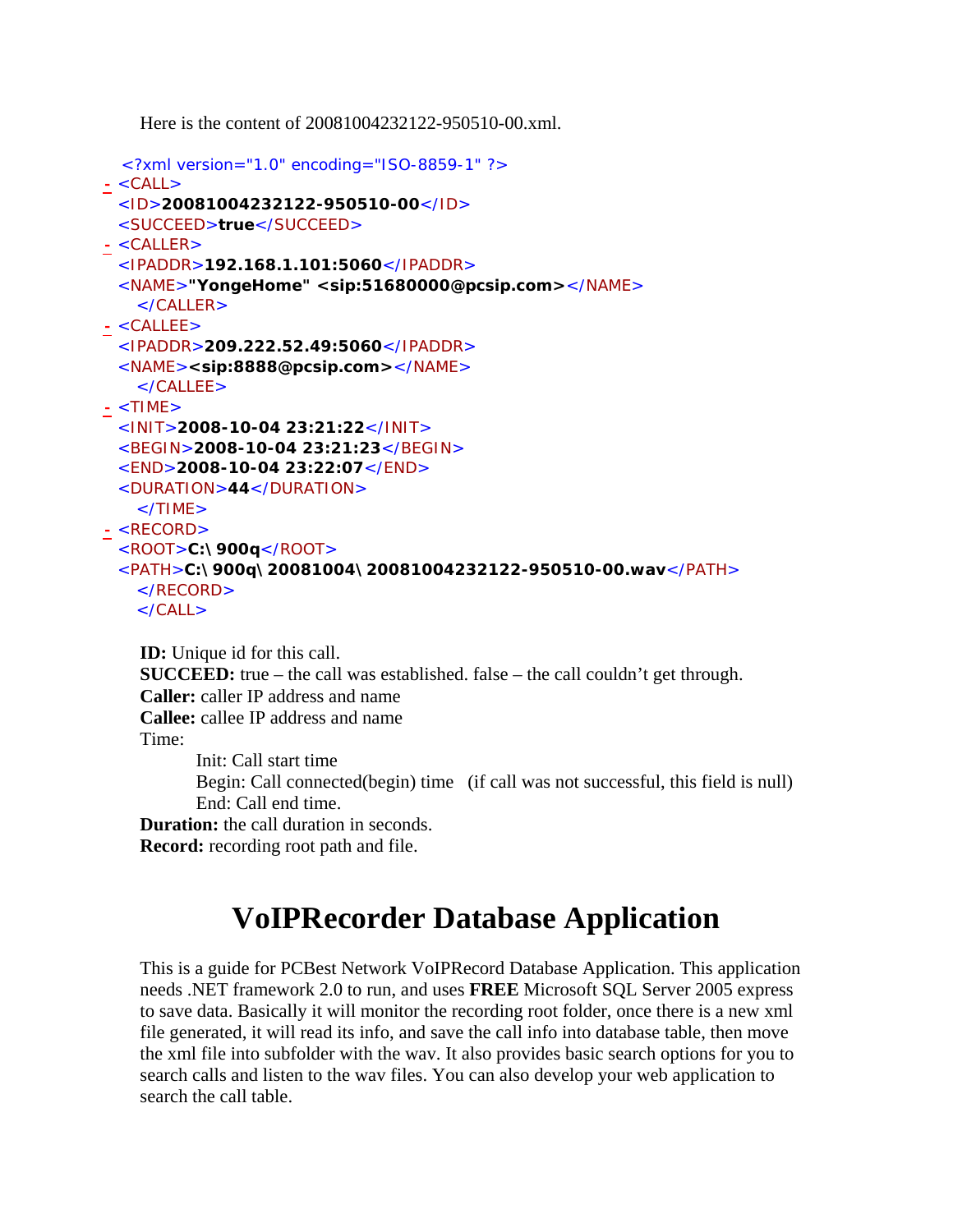#### Please download its source code here:

<http://www.pcbest.net/recorder/DigilogApp.zip>

The following steps is for setting up VoIPRecorder database application, which we call it Digilog database application.

- 1. Download and install SQL Server 2005 Express
- 2. When installing SQL Server 2005 Express, the following dialog need to be changed as pictures.

| is Microsoft SQL Server 2005 Express Edition Setup                                               |  |
|--------------------------------------------------------------------------------------------------|--|
| <b>Registration Information</b><br>The following information will personalize your installation. |  |
| The Name field must be filled in prior to proceeding. The Company field is optional.             |  |
| Name:<br> YL                                                                                     |  |
| Company:                                                                                         |  |
| PCBN-Mobile                                                                                      |  |
|                                                                                                  |  |
| <b>Uncheck this option</b>                                                                       |  |
| Hide advanced configuration options                                                              |  |
|                                                                                                  |  |
| Help<br>Next<br>Cancel<br>$<$ Back                                                               |  |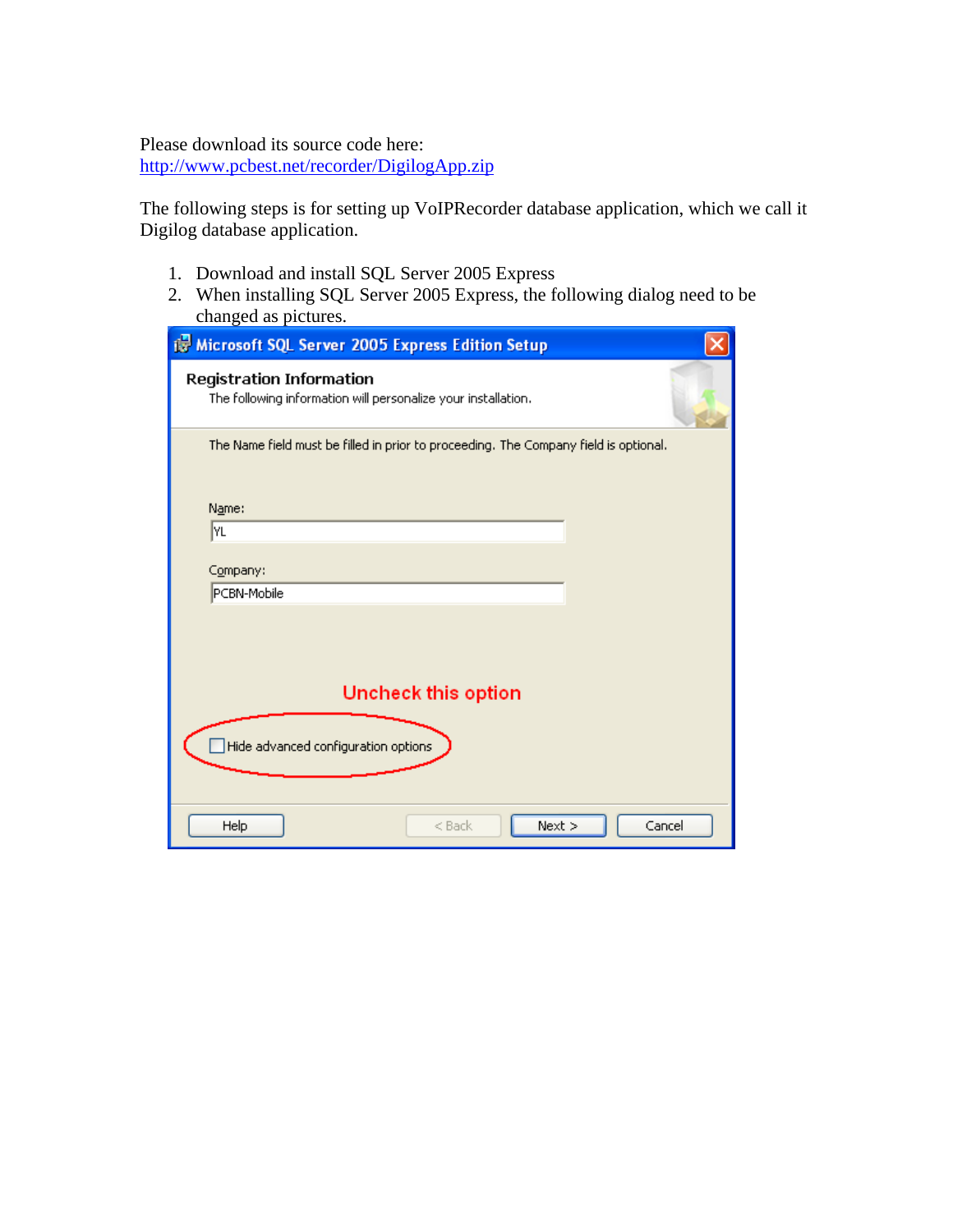| is Microsoft SQL Server 2005 Express Edition Setup                                                                    |
|-----------------------------------------------------------------------------------------------------------------------|
| Authentication Mode<br>The authentication mode specifies the security used when<br>connecting to SQL Server.          |
| Select the authentication mode to use for this installation.                                                          |
| <b>Check this</b><br>Windows Authentication Mode<br>Mixed Mode (Windows Authentication and SQL Server Authentication) |
| Specify the sa logon password below:<br>Input your sa password<br>here<br>Enter password:<br>********                 |
| Confirm password:<br>********                                                                                         |
| Next<br><b>Help</b><br>$<$ Back<br>Cancel                                                                             |

- 3. Install "SQL Server Management Studio Express"
- 4. Run "SQL Server Management Studio Express". When asking authorization, please give the password you set when installing SQL server.

| <b>Connect to Server</b>                  |                                                        |  |
|-------------------------------------------|--------------------------------------------------------|--|
| Microsoft <sup>-</sup><br>SQL Server.2005 | Microsoft <sup>-</sup><br><b>Windows Server System</b> |  |
| Server type:                              | Database Engine                                        |  |
| Server name:                              | PCBN-2DUO\SQLEXPRESS                                   |  |
| Authentication:<br>Login:                 | <b>SQL Server Authentication</b><br>sa                 |  |
| Password:                                 | <b>xxxxxxxxx</b>                                       |  |
|                                           | Remember password                                      |  |
| Connect                                   | Cancel<br>Help<br>Options >>                           |  |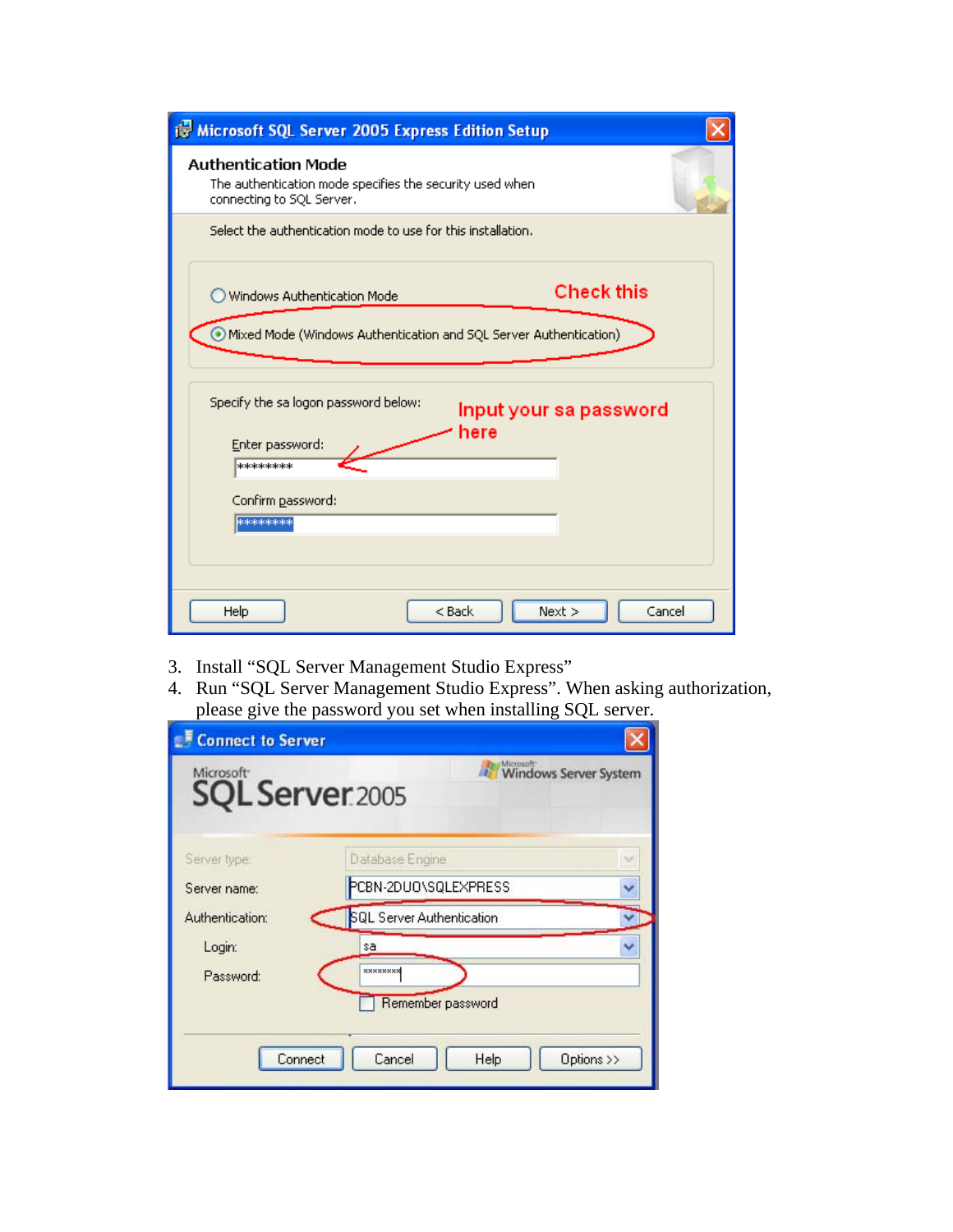- 5. Right click on the database, and choose new database.
- See the picture

| Microsoft SQL Server Management Studio Express                                                                                                                                         |                                               |
|----------------------------------------------------------------------------------------------------------------------------------------------------------------------------------------|-----------------------------------------------|
| Edit<br>Window<br>File<br><b>View</b><br><b>Tools</b><br>Community                                                                                                                     | Help                                          |
| $\left \mathbf{Q}\right $ New Query $\left \mathbf{D}\right $ is a in $\left \mathbf{P}\right $ in $\left \mathbf{E}\right $ in $\left \mathbf{E}\right $ in $\left \mathbf{E}\right $ |                                               |
| Object Explorer<br>$-4 ×$                                                                                                                                                              | Summary                                       |
| 影口<br>d y                                                                                                                                                                              | iii List   <del>v</del><br>82 T<br>D)         |
| PCBN-MOBILE\SQLEXPRESS (SQL Server 9.0<br>Ξ<br>Databases<br>a fil<br>New Database<br>$\mathbf \Xi$<br>$\mathbf \Xi$<br>Attach                                                          | Databases<br>PCBN-MOBILE\SQLEXPRESS\Databases |
| Secu<br>Œ<br>Restore Database<br>Servi<br>$\mathbf{H}$<br>Restore Files and Filegroups<br>Repl<br>$\mathbf{H}$                                                                         | Name                                          |
| Man <sub>t</sub><br>$\blacksquare$<br>Refresh                                                                                                                                          | System Databases<br>gtsippbxv2                |

6. Input database name. Here we set it as "digilog":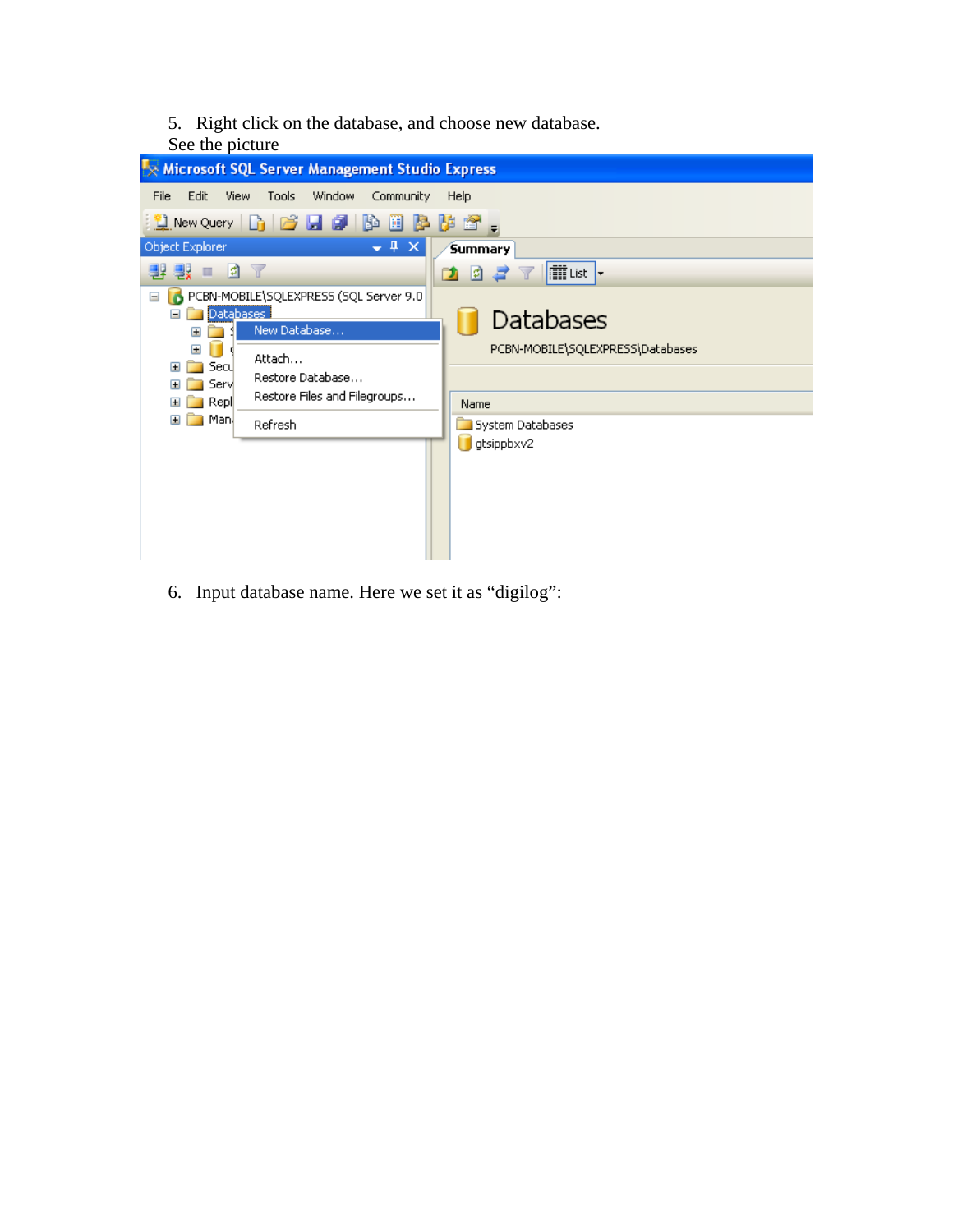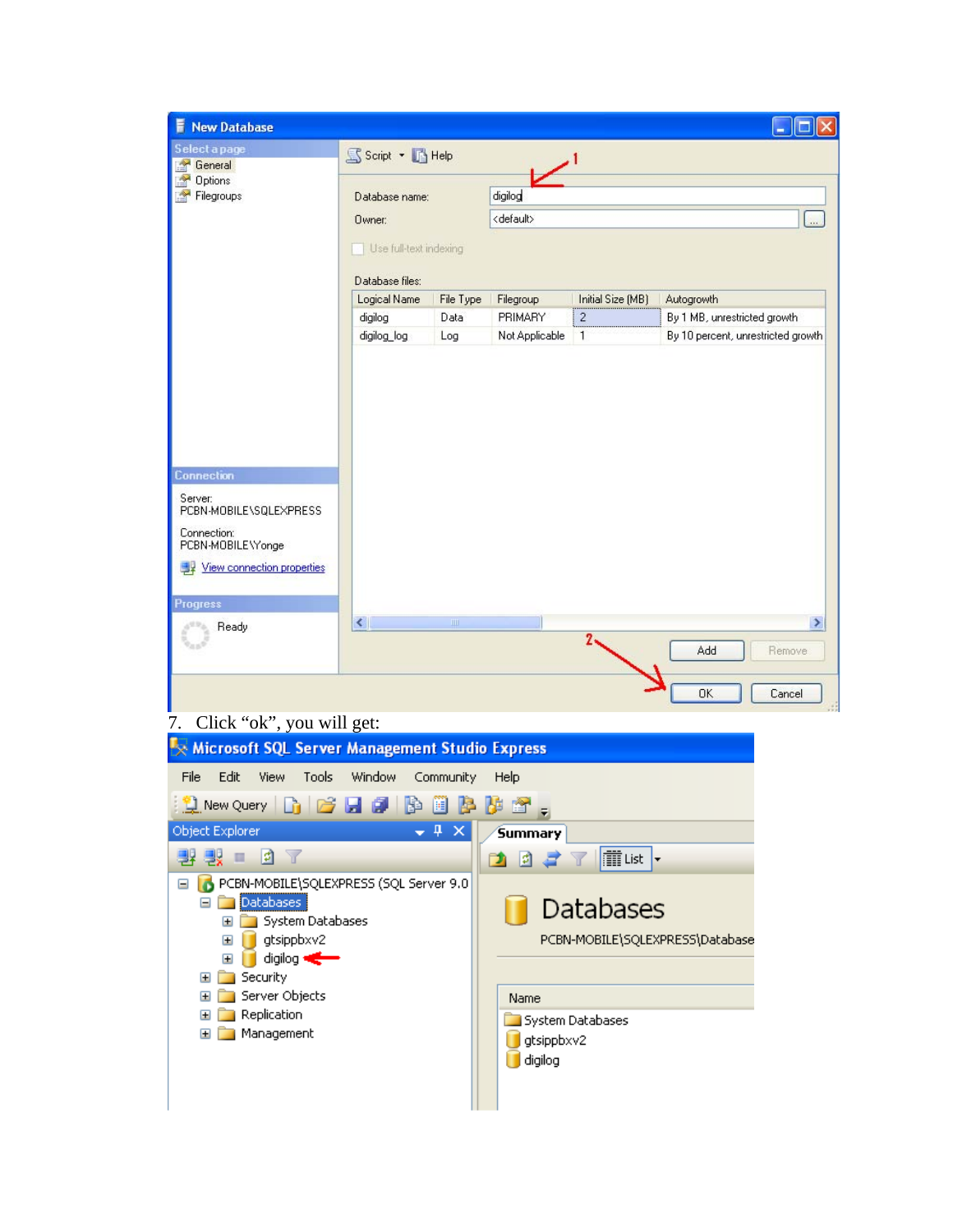#### 8. Run DigilogApp.exe

Choose Tools/options, and give your db password.

|      | <b>Digilog Database Application</b> |                                                                    |                                                                                                       |
|------|-------------------------------------|--------------------------------------------------------------------|-------------------------------------------------------------------------------------------------------|
| File | Tools                               |                                                                    |                                                                                                       |
|      | Options                             |                                                                    |                                                                                                       |
|      | Search                              |                                                                    |                                                                                                       |
|      |                                     |                                                                    |                                                                                                       |
|      |                                     |                                                                    |                                                                                                       |
|      |                                     |                                                                    |                                                                                                       |
|      |                                     |                                                                    |                                                                                                       |
|      |                                     |                                                                    |                                                                                                       |
|      |                                     |                                                                    |                                                                                                       |
|      |                                     |                                                                    |                                                                                                       |
|      |                                     |                                                                    |                                                                                                       |
|      |                                     |                                                                    |                                                                                                       |
|      |                                     |                                                                    |                                                                                                       |
|      |                                     |                                                                    |                                                                                                       |
|      |                                     | Digilog Database Application ver 1.100                             | $\overline{\phantom{a}}$ . $\overline{\phantom{a}}$ $\overline{\phantom{a}}$ $\overline{\phantom{a}}$ |
| File | Tools                               |                                                                    |                                                                                                       |
|      |                                     |                                                                    | о                                                                                                     |
|      |                                     | <b>Department</b>                                                  | E                                                                                                     |
|      |                                     | XML call files root folder<br>C:\temp\record                       | Browse                                                                                                |
|      |                                     | <b>SQL Server Settings</b>                                         |                                                                                                       |
|      |                                     | SQL Server Express 2005/2008<br>DB Type:                           | ×                                                                                                     |
|      |                                     | Leave it blank if DB server is local<br><b>DB</b> Server           |                                                                                                       |
|      |                                     | DB Name<br>digilog<br>Defaultly it is digilog                      |                                                                                                       |
|      |                                     | Authentication Type:<br>SQL Authentication                         | Y                                                                                                     |
|      |                                     | User Name<br>sa                                                    |                                                                                                       |
|      |                                     | <b>Test Connection</b><br><b>xxxxxxxx</b><br>Password              |                                                                                                       |
|      |                                     | Converting Wav to MP3                                              |                                                                                                       |
|      |                                     | Converting way to mp3 file when saving records into database.<br>n |                                                                                                       |
|      |                                     |                                                                    |                                                                                                       |
|      |                                     | OK<br>Cancel                                                       |                                                                                                       |